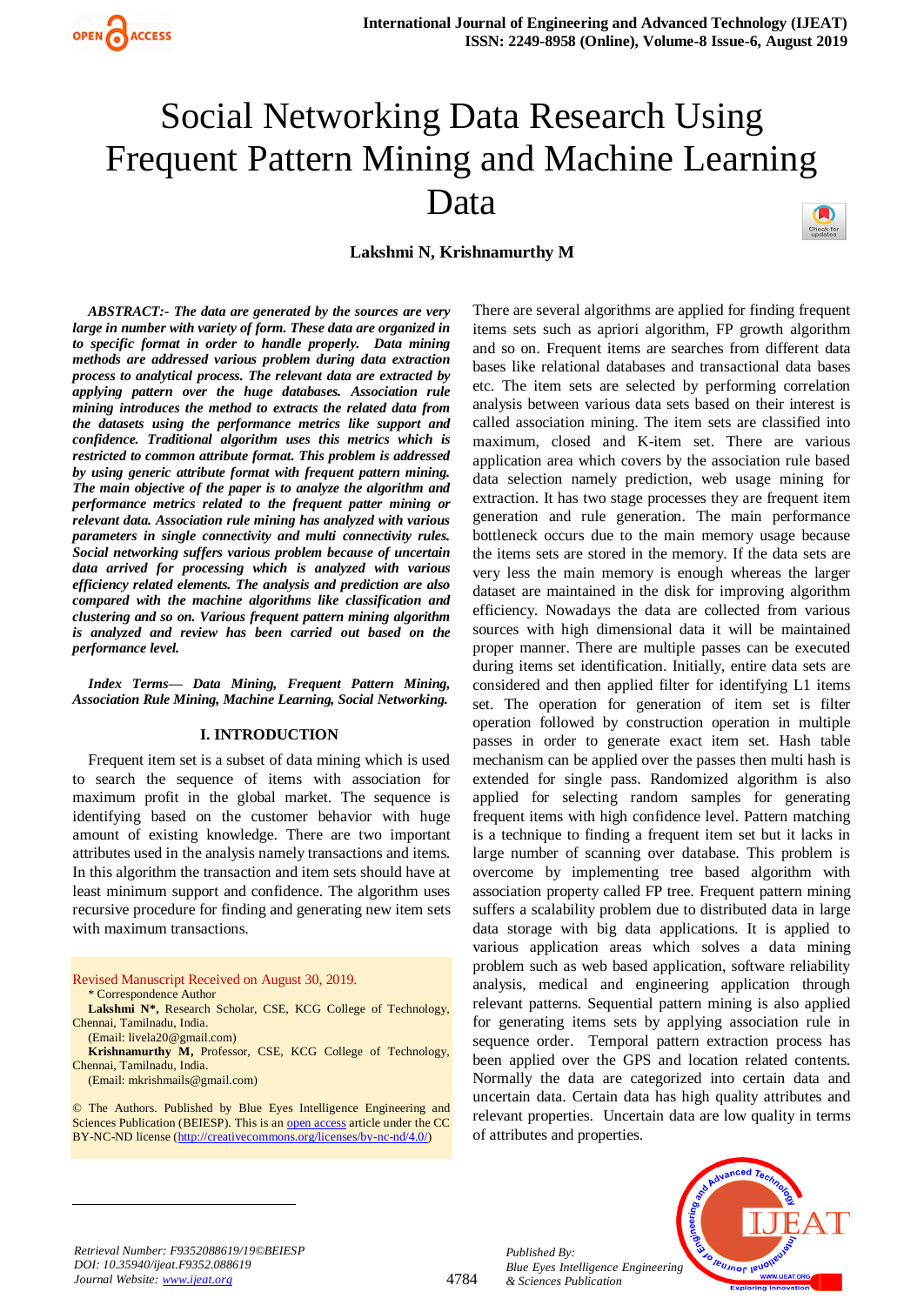# **Social Networking Data Research Using Frequent Pattern Mining and Machine Learning Data**

Data privacy also handled with their boundary because the real time data can crossed multiple regions. Association rule mining process has been applied either online transactional data as well as offline transaction. Online data are classified into various types such as structured data, semis structure data, unstructured data and quasi structure data. These data are handled very difficult way so efficient method can be implemented. The data types specification plays vital role in the mining process they are streams, strings, spatial based data, graph based and so on. Structured mining extracts the data from semi structured data for generation of item sets. Frequent pattern growth method is used to extract required data items without generation of frequent sets when compared to existing method o generation. Constraint based data extraction process has been carried out for generating relevant items which satisfies condition set. The number of passes in the frequent pattern mining is reduced by applying divide and conquers strategy by handling subsets of candidate items are more frequent. Table 1 represents the advantages of various basic algorithms.

| Name of the Algorithm         | <b>Advantages</b>                           |
|-------------------------------|---------------------------------------------|
| Apriori Algorithm             | Handle large database efficiently           |
| <b>Continuous Association</b> | Real time item set with minimum number of   |
| Rule Mining                   | database scan                               |
| ARM with FP Tree              | Perform pruning and selection operation     |
|                               | with efficient classification algorithm.    |
| Weighted ARM Algorithm        | Weighted parameters are considered with     |
|                               | less databasescan                           |
| Genetic Algorithm             | Optimization operation is performed with    |
|                               | support and confidence metrics              |
| FP-Tree Algorithm             | Construction of tree with two database scan |

**Table 1 Merits of algorithms**

#### **II. ISSUES IN ASSOCIATION RULE MINING**

Current FUP method suffers low efficiency problem for updating new candidate set in the database. This problem is overcome by implementing new rule mining algorithm has been introduced with association relationship without any change in the support and confidence parameter in the data extraction process. This method is suitable for online data mining with association rules [10]. Association rules are categorized based on the dimensions such as single dimensional and multidimensional with single connectivity in the rules and it handling process. This process produced only minimum number of rule which gives minimum set of frequent item set, so multiple connectivity rule need to be implemented for better performance. Multi connectivity rules are complex to implement because of huge number of defined rules. This will be tested by using double connected association rule [26]. Most of the association rules are based on the support and confidence metrics, so all the problems are prepared to common set of attributes. The database attributes are same in all the time which never gives accurate output so it will be handled by using dual confidence. it uses graph with corresponding weight for rules for reducing the useless association rules. This method

always based on the user interest and their own set of attributes with maximum efficiency [7].

Tradition association rule with support and confidence metric based method produced huge number of duplicate and inaccurate rules leads the performance problem. This problem is overcome by classifying the association rule as accurate as well as inaccurate rules. Accurate rules are more relevant rules which produced correct set of item sets whereas inaccurate rules are irrelevant which produce wrong result using correction parameter. It also improved by using correlation with dual confidence for better result. The number of rules is minimized by getting high level of frequent item sets using efficient algorithms [16]. Data mining is a process of extracting the facts by performing the operation like classification, clustering, outlier analysis, regression based and association rule based mining [17]. The business decisions are taken by the organization with customer recommendation with strong association rules. The huge data are handled by dividing the data into segment based on the customer sentiments with association rules. This is more suitable for unstructured data with relevant association rules in order to take decisions by domain experts [2].

Ontology is a method of organizing the topics with their semantic relationships over various domain areas. One of the major problem areas is gene organization in biology domain. Gene ontology is applied in gene maintenance through segment based annotations with multiple phases. Association rule with weighted condition with relationship provides expected result during data extraction. Predictive association rule has been introduced over gene ontology as a group by eliminating redundant ontology. The optimization process also applied for achieving fruitful result with high efficiency [9].

Traditional association rule based mining considered data sets and transaction details in the database table. Database always provides association relationship with available data is called positive rules. The database with unavailable data is extracted without any kind of known data is called negative rules. These rules suffer conflicting issues while handling the data. These rules are applied properly without considering the redundant database scan and additional metrics [5]. Recent development of E-commerce based business is handled through information and communication with high end data center using social media and internet technologies. Transactions on internet grows enormously because of huge number of data is produced by e-commerce web application in an rapid manner.

Association rule based mining and recommendation systems are followed by retain the customer in long term business. Incremental through interactive mode of association rule mining is used to perform online business via web application [1]. Datasets used in the association rule mining is a numerical attributes so all kind of data are converted to numerical values before processing. Supervised data is simple to convert when compared to unsupervised data so it will be addressed carefully.

*Published By: Blue Eyes Intelligence Engineering & Sciences Publication* 



*Retrieval Number: F9352088619/19©BEIESP DOI: 10.35940/ijeat.F9352.088619 Journal Website: www.ijeat.org*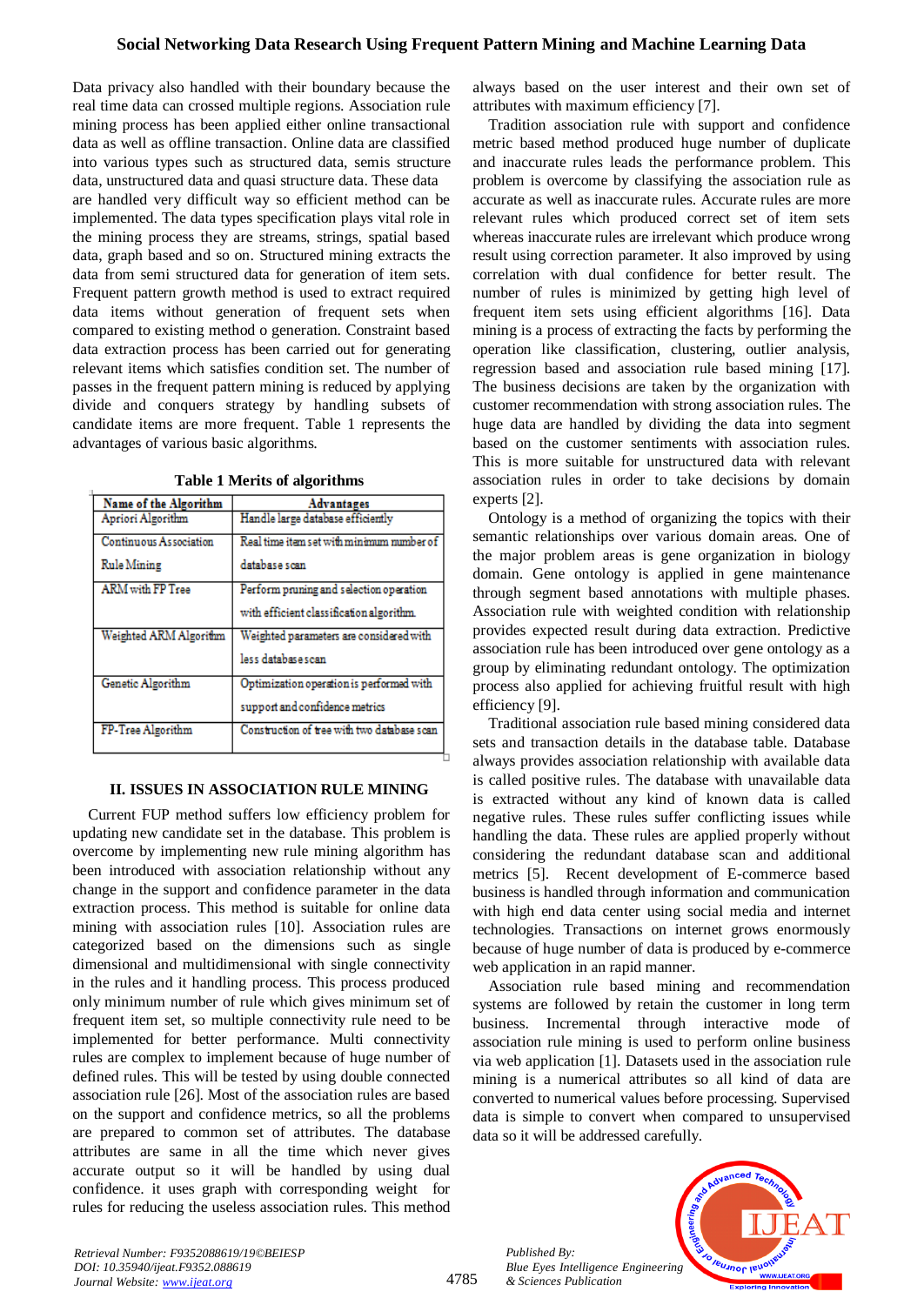

Two-Step clustering method is used to determine the conversion with unique data. It also considered the intervals to evaluate various algorithms [19]. Various algorithms are analyzed and identify the pros and cons of the association rule mining in social media based data.

#### **III. ISSUES IN FREQUENT PATTERN IN SOCIAL NETWORKING**

Social networking data are extracted based on heterogeneous properties over different time intervals. These behaviors are organized as a graph and sub graph whenever the topology o the data gets changes. RB miner algorithm considered regular interval for datasets which is acquired from networks. It produces large number of dynamic data which are abstracted in the sub graph itself, so it will be considered during analysis [11]. Heterogeneous data are produced by people in rapid without any time latency. Social media mining technique is used to identify the behavior of the youngsters. This will help to improve the profit in the global market. Natural Language Processing and frequent pattern mining are integrated for classifying the trending topic with an efficient manner. The sentiment analysis is carried out through textual information i.e. tweeter data. The generic data handling process is done for global trending. Behavioral pattern of recent trends are analyzed and identified based on their interests in order to improve the performance and efficiency [26].

Geotags are attached to the social media information is used to track the end users activities and movements periodically. These data are different in nature because of the various vendors application handled as mobile as well as web application. This is handled properly for accurate analysis. Existing technique of handling these social media pattern faces difficulty during data movement collection process. This is overcome by using visual based interactive system for better data exploration. heuristic model has been introduced for eliminating uncertainty which is occur over social media information [3].Most of the eastern countries use social media for sharing the data globally. The social data are represented in a generic manner by using natural language processing technique. SFWI (Set of Frequent Word Itemset) has been introduced by representing and handling meaning of the data. Compact pattern mining with incremental manner is considered for better understanding and relationship.

The large text are handled as a small text by using tweeter social media for experiment in order to use minimum time as well as memory interaction [2]. Social data with common groups and their relationships are similar when compared to ungroup data. Common responses are analyzed through frequent pattern mining through different social media data, data sources and related rules. Individual member of the group is consistent across each other with effective behavior. If there are any changes in the group response will provides the accurate data to the peers in the corresponding group [7]. Social networking changes the entire people life such as representation of data, groups and communication between the person etc. the main challenges in the knowledge extraction process is volume of data because heterogeneous data are pulled the social networking application. The stream of the data suffers issues during sharing of common data over individual as well as community. Integration of FP-tree with LRU organization provides better efficiency for discovering frequent and association rules [8]. Social data are not true because the data with sensitivity is never shared by any people who are part of the social networking. Selection of the data is problem during the data analysis. Integrated data are handled for discovering a pattern with more accuracy through demographics.

These data like audio, video, photographs and any form of representation. The data structure which is used for maintaining such types of data is a challenging task in frequent item set generation [13]. Social stream streaming identifies the controversial topics and objects through pattern mining. Sliding window based approach is implemented for data streams. Peak time rumor data are analyzed with various stages in order to captures the frequent pattern as a single pattern. This kind of approach also uses short texts which are extracted from long text by using conversion method [18]. Social data are classified as functional based behaviors and social based behaviors. The users and its behaviors uses two different time plane for collecting and analyzing different people data between vertical and horizontal manner.

GSP (generalized sequential pattern algorithm) uses frequent pattern of the certain people with accurate prediction [6]. Frequent pattern mining suffers explosion in pattern discovery and less descriptive pattern. This problem is overcome by using distributed data handling with high level of understanding over the pattern. Multimedia data are considered with visual characteristics via vector based cluster analysis. It handles the high dimensional data by using dimensionality reduction methods [13].

## **IV. ISSUES IN FREQUENT PATTERN IN MACHINE LEARNING**

Machine learning with e-commerce data supports a novel as well as accurate knowledge accumulation through past information. Big data provides the services like decision making over the organization by following frequent parent rules. Initially the users are classified based on their interest as a vector of features. These features are clustered and classified according to the feasibility of the association rule [5]. Pattern mining techniques is used to find the set of frequent items from the item sets. Real time data are predicted by considering application area such as policy making in the business, recommendation systems in web application, stock behavior and other relevant application. There is a problem occur in the online sources due to data transformation form one format to another format. The solution of this problem is to maintain generic data set for different kind of domain. Machine learning addresses this problem by handling various data set in any format [16]. Machine learning uses instance based learning method for minimizing memory requirement and running time in order to improve the classification performance. Fuzzy based requent pattern are handled by considering two level of threshold.

*Published By: Blue Eyes Intelligence Engineering & Sciences Publication* 



*Retrieval Number: F9352088619/19©BEIESP DOI: 10.35940/ijeat.F9352.088619 Journal Website: www.ijeat.org*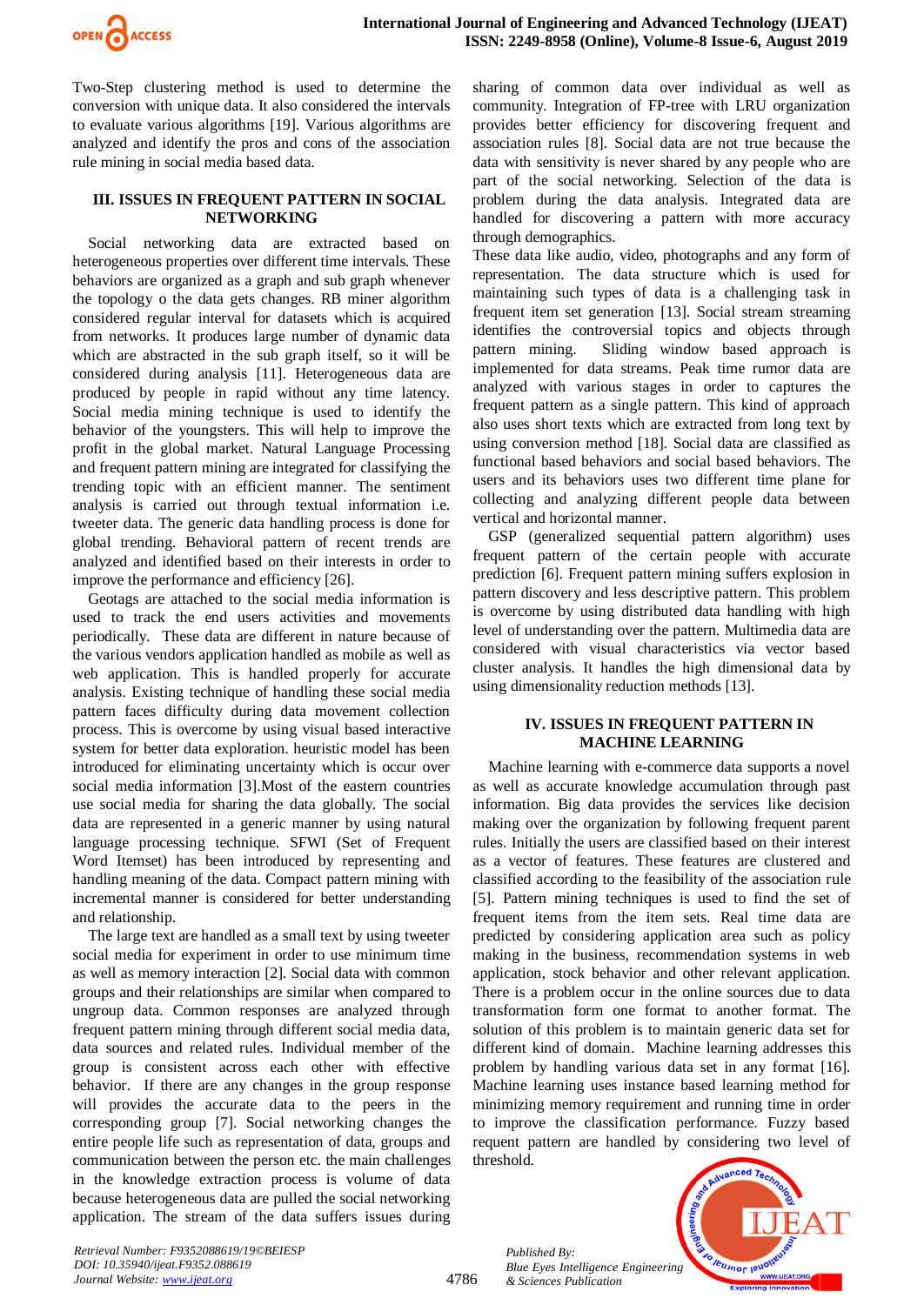KNN (K-Nearest Neighbor) classifier uses for achieving maximum accuracy[10]. NetFeatureMap is a representation is used to describe extracted features from various data sources with different format. Manual selection of the features leads the inaccuracy problem which is handled by introducing automatics way of extraction process i.e. via intelligent agent. The agent extracts the features based on the frequency of the occurred data items. Genetic Algorithms uses the optimization function through heuristic functions. The efficiency of the patterns are handled by using frequent pattern based intelligent software agent [24]. Frequent pattern mining handles real time data such as online streaming data, network traffic data, web data, record stream data and other multimedia data. The non-frequent data are removed from the set faces a problem due to continuous arrival data from different sources. Efficient data structure is used to maintain any kind of data using CPS-tree with complete data stream. Depth its based scanning is done by addressed the imbalance conditions over parallel processing and its algorithm [25].

## **V. ALGORITHM ANALYSIS OF FREQUENT PATTERN MINING**

Support Framework has been implemented for identifying pattern by using raw frequency and also compared with threshold value. This is used a property called phase wise property for defining frequent patterns with item sets. Frequency pattern mining with conditions are imposed in order to generate item set is called constraint based frequent pattern mining. The mining pattern is so large in volume which leads the performance problem which is addressed by using compressed version of frequent patterns. Join based method generates new candidate set from already available candidate set. Apriori algorithm is a level based algorithm which generates new level from previous level. Direct Hashing and Pruning (DHP) algorithm uses two optimization method called pruning and trimming with efficient support count metrics.

TreeProjection algorithm uses recursive projection in hierarchical manner i.e. level by level. It uses depth first and breath first traversal for identifying better candidate generation migrated to one level to another level. It reduces the level counting which improve the efficiency. VIPER method is used to generate frequent pattern using bit vector in compressed version is called snakes. This is the way to count the frequent pattern from various data sources. FPgrowth algorithm explores the pattern from the corresponding database with accurate item set count. It uses a tree with constraints based transactions for frequent pattern with labeling scheme. Association rule mining for planning a travel by the customer using customized K-day item sets [4].

Quine**-**McCluskey techniques are introduced by evaluating the customer's behaviors with clusters of frequent items [2]. Mining operation is carried out over XML data by traversing the node of an XML tree to find the frequent patterns [17]. Normally the data are handled in the mining methods are binary which leads the accuracy problem, so decimal based mining has been introduced [3].

Utility bases data mining is introduced for achieving high quality items set with association rules with better accuracy [19]. Figure 1 shows that the comparison of various frequent pattern mining algorithms.



**Figure 1. Comparison of frequent pattern mining algorithms**

## **VI. RESULTS AND DISCUSSION**

Apriori algorithm extracts the frequent item sets from large collection of data using association rule for better analysis. FP-Growth (Frequent Pattern Growth) algorithm performs mining for generating candidates using divide and conquer methodology. It also retains the related information of frequent item sets through association process. EClaT (Equivalence Class Transformation) algorithm extracts the suitable items from the collection of data for all transaction. It uses vertical format which maintains transaction into single record and database scan. TreeProjection (TP) algorithm extracts the frequent item sets by constructing lexicographic tree with various searching method such as BFS, DFS and Combination of these methods for better performance. COFI (Co-Occurrence Frequent Item set) algorithm also mines the item sets by pruning concept in order to reduce the memory and usage with proper threshold level.

TM (Transaction Mapping) algorithm maps the different locations transactions with specified time interval through DFS search method over tree. LP-Growth (Linear Prefix Growth) algorithm reduces the data which is required for mining process by using linear prefix tree with arrays. It mainly used for memory in more efficient manner [9].

The vertical and horizontal organization of algorithm gives better comparisons and analysis with reduces memory management techniques. The execution time of various horizontal and vertical algorithms is show in figure 2 and figure 3 respectively. Figure 4 represents the efficient memory usage of various algorithms.



*Retrieval Number: F9352088619/19©BEIESP DOI: 10.35940/ijeat.F9352.088619 Journal Website: www.ijeat.org*

*Published By: Blue Eyes Intelligence Engineering & Sciences Publication*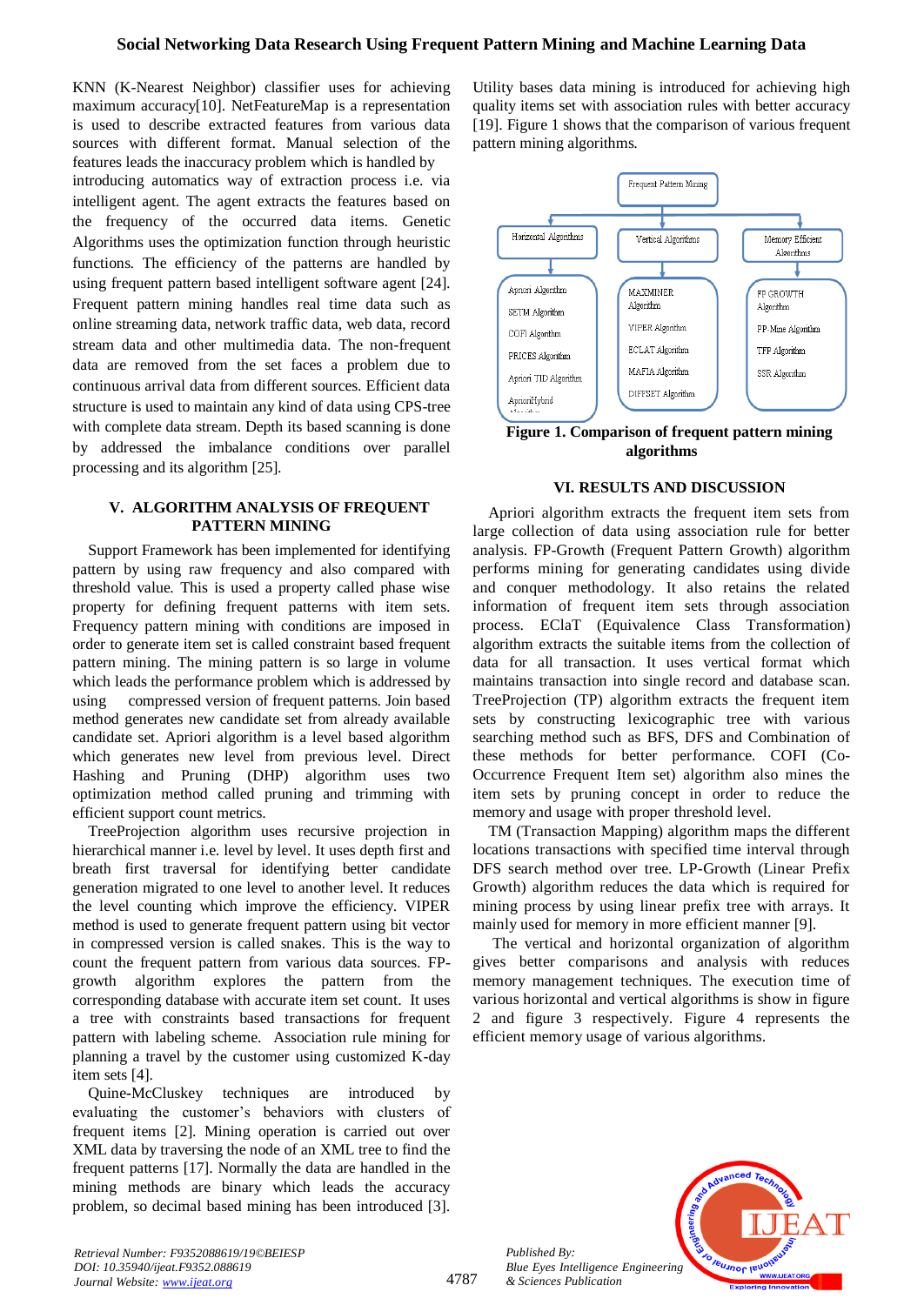



**Figure 2. Comparion of Horizantal Algorithms**



**Figure 3. Comparion of Vertical Algorithms**



**Figure 4. Comparion of memory consuption of various Algorithms**

#### **VII. CONCLUSION**

Data mining process performs various tasks for extracting the knowledge rom the data warehouse. it collects data from different sources then represented in the schema which will help to identify the data format. association rule mining are analyzed and preformed comparison over existing algorithms. the support and confidence metrics has been used and also evaluated with dual and multi connectivity rule. frequent pattern mining is analyzed and identified performance related metrics. sequential and random pattern mining also compared with various algorithm and pros and cons are assessed. frequent pattern mining with social networking is applied and reviewed in different perspectives because different data format exists in the social data. the data accuracy is achieved with the help of machine learning and its operations like regression, classification, clustering and deep neural networking. the prediction based analysis is carried out for better understanding of knowledge. various algorithms over frequent pattern mining with corresponding rules has been assessed and analyzed. the overall objective

of this paper is to preform review of literature over frequent pattern mining for item sets.

#### **REFERENCES**

- 1. A. Sabri Alvar, M. Saniee Abadeh,"Efficient instance selection algorithm for classification based on fuzzy frequent patterns",DOI: 10.1109/CINTI.2016.7846426,2017, IEEE, Pp 12-18.
- 2. Ardra, Blessy Merin Varughese, Merline Susan Joseph, Preethi Elsa Thomas, K. K. Sherly,"Analyzing the behavior of youth to sociality using social media mining", International Conference on Intelligent Computing and Control Systems (ICICCS), 2017,DOI: 10.1109/ICCONS.2017.8250665, Pp 1-6.
- 3. Casey Doyle, Alex Meandzija, Gyorgy Korniss, Boleslaw Szymanski, Derrik Asher, Elizabeth Bowman,"Mining Personal Media Thresholds for Opinion Dynamics and Social Influence",IEEE/ACM International Conference on Advances in Social Networks Analysis and Mining (ASONAM), DOI: 10.1109/ASONAM.2018.8508316, IEEE, 2018, Pp 1-6.
- 4. Chowdhury Farhan Ahmed, Md. Samiullah, Nicolas Lachiche, Meelis Kull, Peter Flach,"Reframing in Frequent Pattern Mining",27th International Conference on Tools with Artificial Intelligence (ICTAI), DOI: 10.1109/ICTAI.2015.118, IEEE, 2017, Pp 1-6.
- 5. D Sathyanarayanan, M. Krishnamurthy,"An Efficient Association Rule Based Dynamic Support CountAdaptation Model for XML Databases Using XQuery",International Journal of Applied Engineering Research ISSN 0973-4562 Volume 10, Number 6 (2015) pp. 16129-16147.
- 6. Dian Sa'adillah Maylawati, Muhammad Ali Ramdhani, Ali Rahman, Wahyudin Darmalaksana,"Incremental technique with set of frequent word item sets for mining large Indonesian text data",5th International Conference on Cyber and IT Service Management (CITSM), DOI: 10.1109/CITSM.2017.8089224, 2017,Pp 1-8.
- 7. Hemant Kumar Soni ,Sanjiv Sharma, Manisha Jain,"Plausible characteristics of association rule mining algorithms for e-commerce", Third International Conference on Advances in Electrical, Electronics, Information, Communication and Bio-Informatics (AEEICB), DOI: 10.1109/AEEICB.2017.7972379, IEEE, 2017, Pp 1- 10.
- 8. Hui-ke Rao, Zhi Zeng, Ai-ping Liu,"Research on personalized referral service and big data mining for e-commerce with machine learning", 4th International Conference on Computer and Technology Applications (ICCTA),DOI: 10.1109/CATA.2018.8398652, IEEE,  $2018$ , Pp 1-8.
- 9. Jia Yubo, Duan Yuntao, Wang Yongli,"An Incremental Updating Algorithm for Online Mining Association Rules",International Conference on Web Information Systems and Mining, 2009,ISBN: 978-0-7695-3817-4, DOI: 10.1109/WISM.2009.37, IEEE, 2009, Pp 1- 6.
- 10. Kannan N . Jaishankar, M. Krishnamurthy, S.Kousalya and Kannan,"Frequent Item set Generation using Efficeint Utility Mining Algorithm", International Review on Computers and Software , Volume 9, Issue 6, 2014, Pp 1-10.
- Leiming Yan, Jinwei Wang et al, "Extracting Regular Behaviors from Social Media Networks",Third International Conference on Multimedia Information Networking and Security,DOI: 10.1109/MINES.2011.137, IEEE, 2011, Pp 1-5.
- 12. M. Krishnamurthy, D. Sudha, Y. Narasimha Rao, R. Baskaran, A. Kannan,"An Effective and Customized Itinerary Planning System Using Association Rule Mining Technique with Personalized Points of Interest",Circuits and Systems, 2016, 7, Pp.1120-1131.
- 13. M. Krishnamurthy, K. Manivannan, A. Chilambuchelvan, E. Rajalakshmi and A. Kannan,"Enhanced Candidate Generation for Frequent Item Set Generation",Indian Journal of Science and Technology,  $Vol$  8(13), DOI: 10.17485/ijst/2015/v8i13/60756,2015,Pp. 1-7.
- 14. M. Krishnamurthy, K. Manivannan, A. Chilambuchelvan, E. Rajalakshmi and A. Kannan,"Frequent Itemsets Generation from Transaction Database and Rule Generation using Quine-McCluskey Method",Middle-East Journal of Scientific Research 23 (Sensing, Signal Processing and Security):2015, Pp. 222-231.



*Retrieval Number: F9352088619/19©BEIESP DOI: 10.35940/ijeat.F9352.088619 Journal Website: www.ijeat.org*

*Published By: Blue Eyes Intelligence Engineering & Sciences Publication*